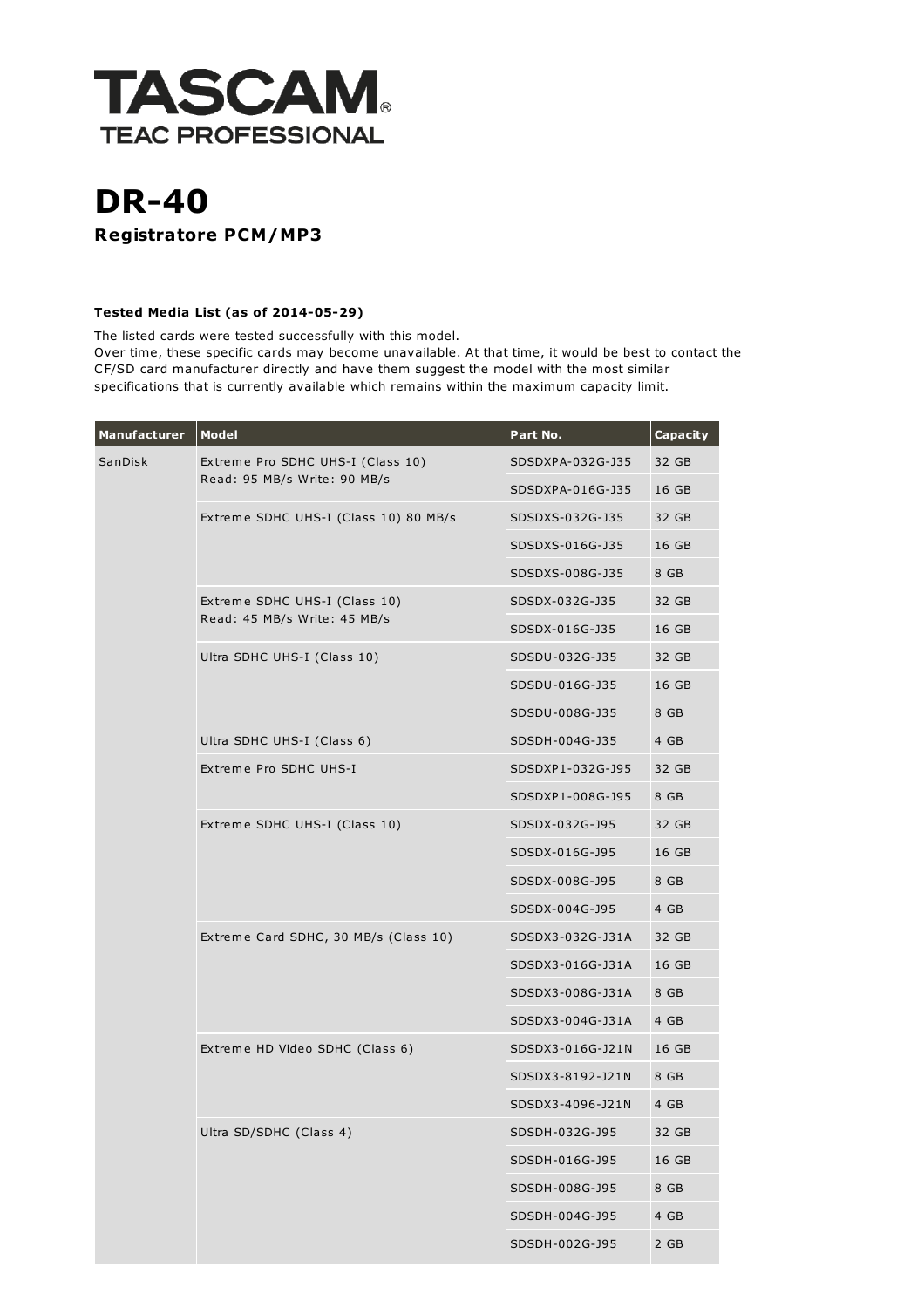|           | Standard SD/SDHC (Class 2)                 | SDSDB-016G-J95  | 16 GB |
|-----------|--------------------------------------------|-----------------|-------|
|           |                                            | SDSDB-8192-J95  | 8 GB  |
|           |                                            | SDSDB-4096-J95  | 4 GB  |
|           |                                            | SDSDB-032G-J95A | 32 GB |
|           | Standard SD/SDHC                           |                 |       |
|           |                                            | SDSDB-016G-J95A | 16 GB |
|           |                                            | SDSDB-8192-J95A | 8 GB  |
|           |                                            | SDSDB-4096-J95A | 4 GB  |
|           |                                            | SDSDB-2048-J95B | 2 GB  |
| Panasonic | SDUB series (Class 10) UHS-I               | RP-SDUB32GJK    | 32 GB |
|           |                                            | RP-SDUB16GJK    | 16 GB |
|           |                                            | RP-SDUB08GJK    | 8 GB  |
|           | SDAB series (Class 10)                     | RP-SDAB16GJK    | 16 GB |
|           |                                            | RP-SDAB08GJK    | 8 GB  |
|           | SDWA series (Class 10)                     | RP-SDWA32GJK    | 32 GB |
|           |                                            | RP-SDWA16GJK    | 16 GB |
|           |                                            | RP-SDWA08GJK    | 8 GB  |
|           |                                            | RP-SDWA04GJK    | 4 GB  |
|           | SDU Series UHS-I                           | RP-SDU32GJ1K    | 32 GB |
|           |                                            | RP-SDU16GJ1K    | 16 GB |
|           |                                            | RP-SDU08GJ1K    | 8 GB  |
|           | SDA Series UHS-I (Class 10)                | RP-SDA32GJ1K    | 32 GB |
|           |                                            | RP-SDA16GJ1K    | 16 GB |
|           |                                            | RP-SDA08GJ1K    | 8 GB  |
|           | SDLB series (Class 4)                      | RP-SDLB16GJK    | 16 GB |
|           |                                            | RP-SDLB08GJK    | 8 GB  |
|           |                                            | RP-SDLB04GJK    | 4 GB  |
|           | SDLC Series (Class 6)                      | RP-SDLC32GJK    | 32 GB |
|           |                                            | RP-SDLC16GJK    | 16 GB |
|           |                                            | RP-SDLC08GJK    | 8 GB  |
|           |                                            | RP-SDLC04GJK    | 4 GB  |
|           | SDL Series (Class 4)                       | RP-SDL32GJ1K    | 32 GB |
|           |                                            | RP-SDL08GJ1K    | 8 GB  |
|           |                                            | RP-SDL04GJ1K    | 4 GB  |
|           |                                            | RP-SDL02GJ1K    | 2 GB  |
|           | SDW Series (Class 10)                      | RP-SDW32GJ1K    | 32 GB |
|           |                                            | RP-SDW16GJ1K    | 16 GB |
|           |                                            | RP-SDW08GJ1K    | 8 GB  |
|           |                                            | RP-SDW04GJ1K    | 4 GB  |
|           | SDP Series (Class 4)                       | RP-SDP02GJ1K    | 2 GB  |
| Lexar     | Professional 600x UHS-I (Class 10) 90 MB/s | LSD32GCTBJP600  | 32 GB |
|           |                                            | LSD16GCTBJP600  | 16 GB |
|           | Professional 400x UHS-I (Class 10) 60 MB/s | LSD32GCTBJP400  | 32 GB |
|           |                                            | LSD16GCTBJP400  | 16 GB |
|           |                                            | LSD8GBCTBJP400  | 8 GB  |
|           |                                            |                 |       |